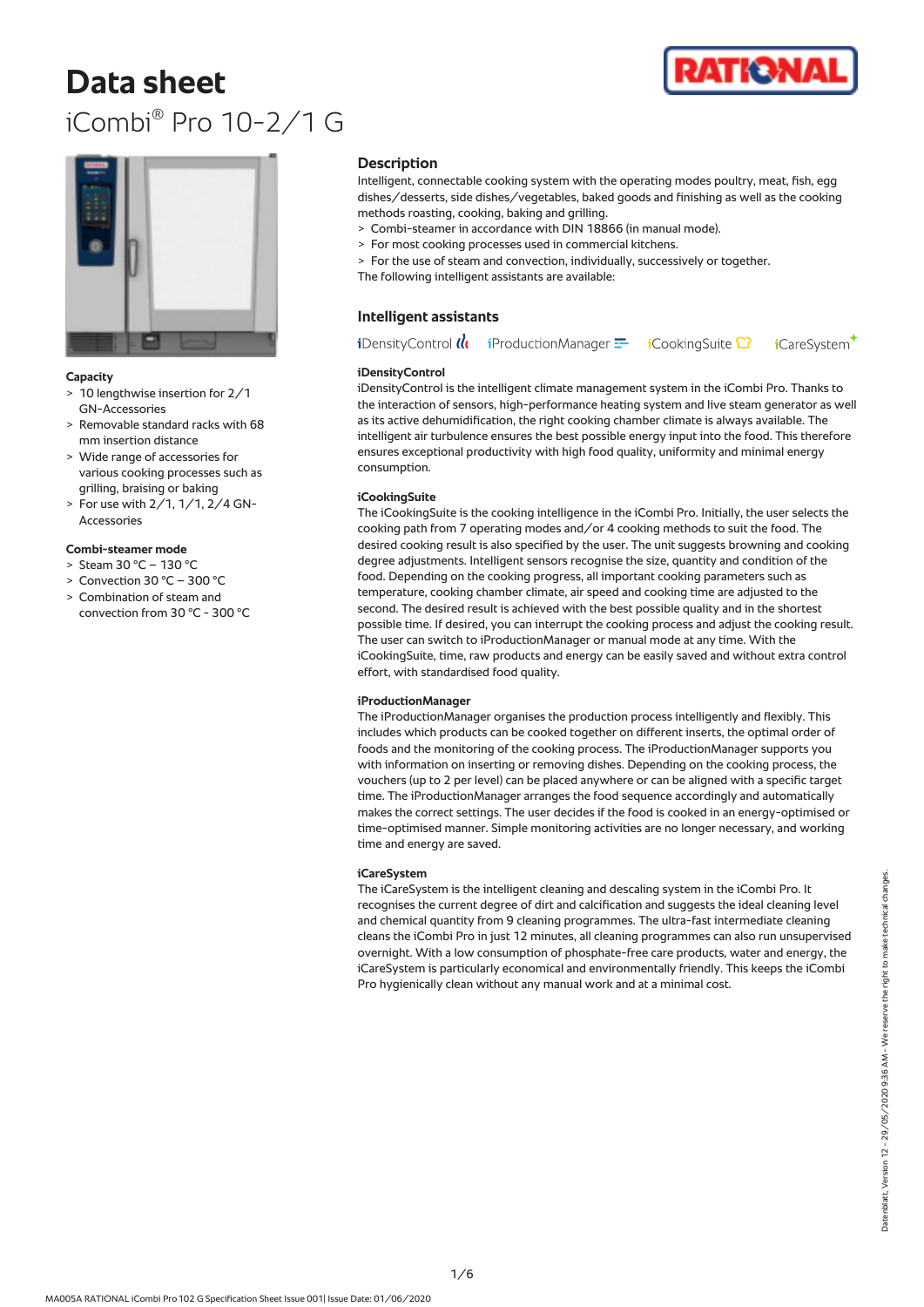# **Unit description and functional features**

# **Intelligent functions**

- > Intelligent climate management with accurate moisture measurement, setting and control
- > The actual measured humidity in the cooking chamber can be set and retrieved
- > Dynamic air turbulence in the cooking chamber through 2 intelligently reversing high-performance fan wheels with 5 fan wheel speeds, intelligently controlled and manually programmable
- > Intelligent control of cooking paths with automatic adjustment of the cooking steps to the defined desired result, e.g. browning and degree of cooking, safely and efficiently. Regardless of the operator, the size of the food and the loading quantity
- > Precise monitoring and calculation of browning based on the Maillard reaction, in order to reproduce optimal cooking results
- > Interrupt intelligent cooking paths or switch from the iCookingSuite to the iProductionManager for maximum flexibility
- > Intelligent cooking step for fermenting baked goods
- > Individual, intuitive programming by drag-and-drop of up to 1,200 cooking programmes with up to 12 steps.
- > Easy transfer of cooking programmes to other cooking systems with secure cloud connection with ConnectedCooking or with a USB stick
- > Automated, intelligent planning and control tool iProductionManager for the optimal organisation of several cooking processes and mixed loads. Automatic closing of planning gaps. Automatic time or energy optimisation of the planning and target time cooking, in order to start or stop cooking at the same time.
- > Optical signalling of loading and removal requests with energy-saving LED lighting.
- Automatic recommencement and optimal completion of a cooking sequence after power failures that last less than 15 minutes
- > Intelligent cleaning system suggests cleaning programmes and required amount of care products based on the degree of dirt of the cooking system
- > Display of the current cleaning status and the descaling status
- > Condensation and extractor hoods (accessories) with situation-specific customisation of suction power and transmission of service messages.

## **Cooking functions**

- > Effective steam generator for optimal steam performance even at low temperatures below 100 °C
- > PowerSteam function: selectable increased steam outputs for Asian applications
- > Integrated, maintenance-free grease separation system with no additional grease filter
- > Cool-down function for fast cooling of the cooking space with selectable, additional fast cooling by means of water injection
- > Core temperature probe with 6 measuring points as well as automatic error correction in the event of false readings. Optional positioning aid for soft or very small food (accessories)
- > Delta-T cooking for particularly gentle preparation with minimal cooking losses
- > Exact steaming, water volume adjustable in 4 levels in the temperature range from 30 °C 260 °C for convection or a combination of steam and convection
- > Digital temperature display adjustable in °C or °F, display of target and actual values
- > Digital display of the cooking chamber humidity and time, display of target and actual values
- > Time format adjustable in 24-hour format or am/pm
- > 24-hour real-time clock with automatic conversion from summer to winter time when connected with ConnectedCooking
- > Automatic pre-selected starting time with variable date and time
- > Integrated hand shower with automatic return and switchable spray and single jet function
- > Energy-saving, long-life LED lighting in the cooking chamber with high colour rendering for quick detection of the current state of food
- > Free hotlines for questions regarding technology and application support (ChefLine)

# **Occupational and operational safety**

- > Electronic safety temperature limiter for steam generator and convection heating
- > Integrated fan wheel brake
- > Maximum contact temperature of the cooking cabinet door 73 °C
- > Use of Active Green cleaner tabs and care tabs (solid matter cleaner) for optimal work safety
- > HACCP data storage and output via USB or optional storage and management in the cloud-based networking solution ConnectedCooking
- > Tested according to national and international standards for unsupervised operation
- > Maximum rack height not higher than 1.6 m when using a RATIONAL base frame
- > Ergonomic door handle with right/left opening and door closing function

#### **Networking**

- > Integrated, IP-protected Ethernet interface for wired connection to the cloud-based networking solution ConnectedCooking
- > Integrated WLAN interface for wireless connection to the cloud-based networking solution ConnectedCooking
- > Integrated USB interface for local data exchange
- > Central unit management, recipe, shopping cart and programme management, HACCP data management, maintenance management by means of the cloud-based networking solution ConnectedCooking

#### **Cleaning and care**

- > Non-mains pressure dependent automatic cleaning and care system for cooking cabinet and steam generator
- > 9 cleaning programmes for unsupervised cleaning, even overnight, with automatic cleaning and descaling of the steam generator
- > Ultrafast cleaning in just 12 minutes for almost uninterrupted, hygienic production
- > Automatic safety routine after a power failure ensures a detergent-free cooking chamber even after the cleaning has been cancelled
- > Use of phosphate and phosphorous free Active Green cleaning tabs and care tabs
- > Hygienic, floor-level installation without feet for easy, safe cleaning
- > 3 pane oven door with rear ventilation, heat-reflecting special coating and swivelling glass panes for easy cleaning
- > Material inside and outside stainless steel DIN 1.4301, seamless hygienic cooking chamber with rounded corners and optimised air flow > Easy and safe external cleaning due to glass and stainless steel surfaces as well as protection against water jets from all directions due to
- protection class IPX5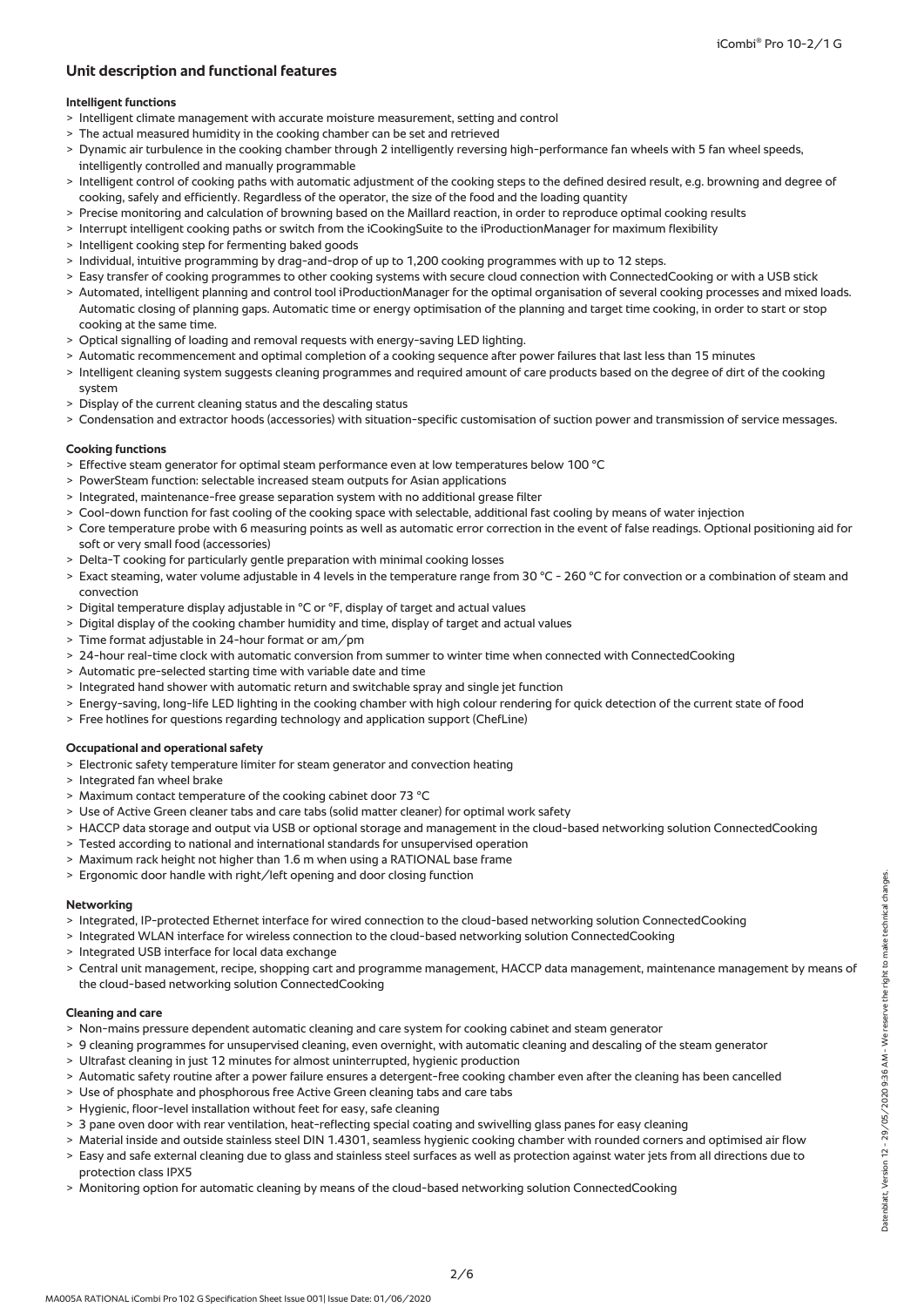# **Operation**

- > High-resolution 10.1" TFT colour display and capacitive touchscreen with self-explanatory symbols for simple, intuitive operation and control using sweep or swipe movements
- > Acoustic prompt and visual display when user intervention is required
- > Central dial with push function for intuitive selection and confirmation of entries
- > More than 55 languages can be configured for user interface and help function
- > Basic cooking preferences of the country-specific cuisine can be selected, regardless of the language set for the unit. Another country-specific cuisine can be selected
- > Specially adapted cooking parameters for international or country-specific dishes can be selected and started, regardless of the language set for the unit
- > Extensive search function in all cooking paths, application examples and settings
- Context-sensitive help, which always displays the current help content for the displayed screen content
- > Starting application examples from the help
- > Easy selection of cooking paths over 7 operating modes and/or from 4 cooking methods
- > Cockpit function to display information about the processes within a cooking path
- > Customisation and control of user profiles and access rights to prevent operating errors
- > Interactive messages about cooking paths, calls to action, intelligent functions and warnings with the Messenger

# **Installation, maintenance and environment**

- > Professional installation by certified technicians recommended by RATIONAL
- > Fixed waste water connection conforming to SVGW requirements is permitted
- Customisation to the installation location (height above sea level) with automatic calibration
- > Operation without water softeners and without additional manual descaling is possible
- > Installation flush with the floor and wall by connection in the base area\*
- > Service diagnosis system with an automatic indicator of service messages and a self-test function for active assessment of unit functions.
- > Remote diagnosis with ConnectedCooking by certified RATIONAL service partners
- RATIONAL 2 year guarantee including parts, work and journey\*\*
- > Regular maintenance is recommended. Maintenance in accordance with the manufacturer's recommendation by RATIONAL service partners
- > Energy efficiency tested and passed in accordance with ENERGY STAR. Published at www.energystar.gov
- \*For details, see the installation or designer manual
- \*\*Terms and conditions apply, see manufacturer's guarantee policy on the website www.rational-online.com

# **Options**

- > Cooking chamber door with left-hinged opening
- > MarineLine Marine design
- > SecurityLine Safety/prison design
- > MobilityLine mobile design
- > HeavyDutyLine particularly resilient design
- > Integrated fat drain
- > Mobile oven rack package
- > Energy optimisation system connection
- > Connection to operations monitoring (potential-free contacts)
- > Control panel protection
- > Safety door lock
- > Design without WLAN configuration
- > Lockable control panel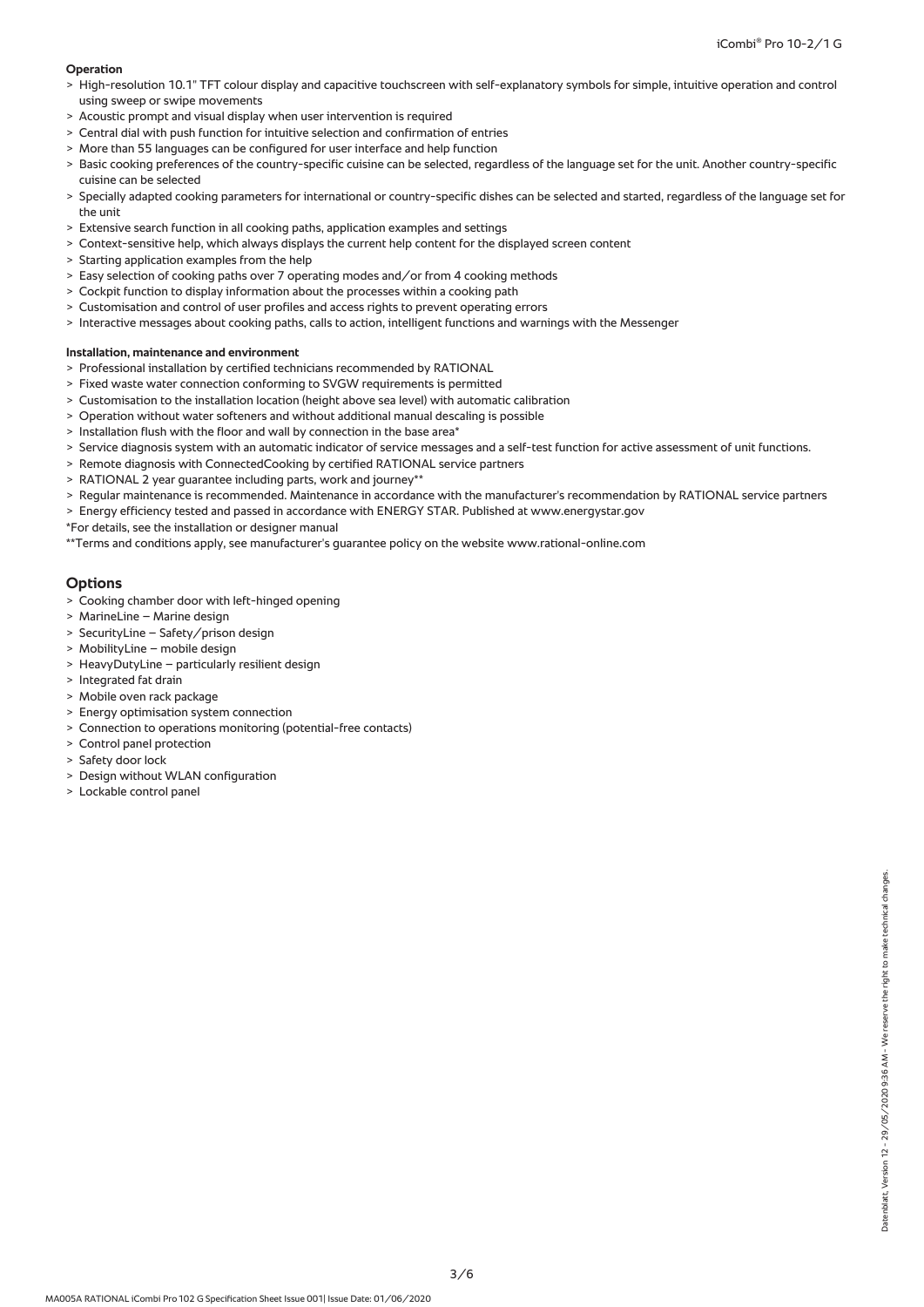# **Technical specifications**

# **Dimensions and weight**

| Dimensions ( $W \times H \times D$ ) |                       |
|--------------------------------------|-----------------------|
| Cooking system (body)                | 1072 x 1014 x 975 mm  |
| Cooking system (complete)            | 1072 x 1064 x 1042 mm |
| Cooking system with packaging        | 1175 x 1250 x 1155 mm |
| Maximum working height top rack*     | $\leq 1.60$ m         |

\*with use of an appropriate RATIONAL base frame

#### **Weight**

| Maximum loading quantities/rack        | 9 kg   |
|----------------------------------------|--------|
| Maximum total loading quantities       | 90 kg  |
| Weight electric unit without packaging | 179 kg |
| Weight electric unit with packaging    | 206 kg |
| Weight gas unit without packaging      | 192 kg |
| Weight gas unit with packaging         | 219 kg |
| <b>Connection requirements gas</b>     |        |

#### **Natural gas**

| Total nominal thermal load              | $144$ MJ/h       |
|-----------------------------------------|------------------|
| Nominal thermal load steam mode         | $144$ MJ/h       |
| Nominal thermal load convection<br>mode | $144$ MJ/h       |
| Dynamic gas pressure                    | $1.13 - 2.5$ kPa |

Gas supply/connection: 3/4'' Other gas types and voltages on request

#### **Connection requirements gas**

| Voltage 1 NAC 240 V |          |
|---------------------|----------|
| Connected loads gas | $1.5$ kW |
| Fuse                | 16A      |
| <b>RCD</b> model    | R        |

#### **Connection requirements water**

| Water inlet (pressure hose)<br>respectively    | 3/4"            |
|------------------------------------------------|-----------------|
| Water pressure (flow pressure)<br>respectively | $1.0 - 6.0$ bar |
| Water outlet respectively                      | <b>DN 50</b>    |
| Maximum flow rate per cooking<br>system        | $12$ I/min      |

## **Connection conditions exhaust air and thermal load**

| Latent heat load       | 1763 W |
|------------------------|--------|
| Sensible heat output   | 2216 W |
| Noise level (electric) | 58 dBA |
| Noise level (gas)      | 63 dBA |

## **Connection requirements data**

# LAN data interface RJ45

| WiFi data interface | IEEE 802.11 a/g/n |
|---------------------|-------------------|

## **Minimum clearances during installation**

| <b>Minimum</b><br>clearance | Left  | <b>Back</b>     | <b>Right</b> |
|-----------------------------|-------|-----------------|--------------|
| <b>Standard</b>             | 50 mm | 0 <sub>mm</sub> | 50 mm        |

> Comprehensive technical information on kitchen planning and unit installation can be found in the planning manual or in the installation instructions on our business customer portal.

# **Installation conditions**

- > If heat sources act on the left side of the unit, the minimum distance on the left must be 350 mm.
- > Specific national and regional standards and regulations which concern the installation and operation of commercial cooking appliances must be complied with. The local standards and regulations for ventilation systems must be adhered to.
- > To use ConnectedCooking, a RJ45 network access point or the option to integrate into a WLAN (IEEE 802.11 a/g/n) must be provided on site. A data rate of at least 100 MB/s should be provided for optimal performance.

#### **Certifications Expressed**  $(\delta \delta)$ GR **EC** KOREA GAS SAFETY<br>CORPORATION ktl. (NSF.)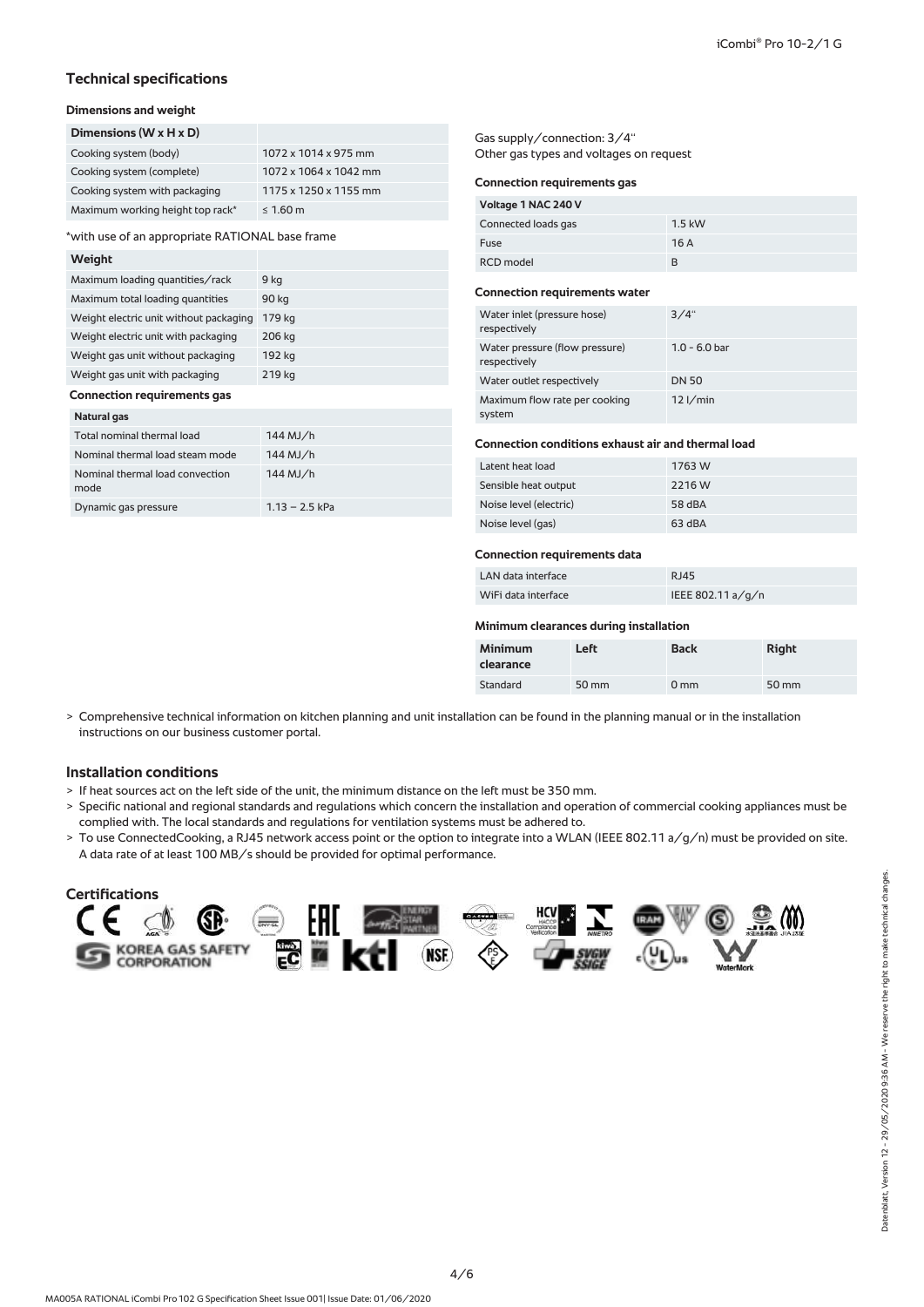# **Technical drawing Gas**



| ٠              | Water inlet                  |
|----------------|------------------------------|
| 2              | Water outlet                 |
| 3              | <b>Electrical connection</b> |
| $\overline{4}$ | <b>Equipotential bonding</b> |
| 5              | Ventilation pipe             |
| 6              | Ethernet interface           |
| 7              | <b>Gas connection</b>        |
| 8              | Exhaust pipe gas (steam)     |
| 9              | Exhaust pipe gas (hot air)   |
|                |                              |